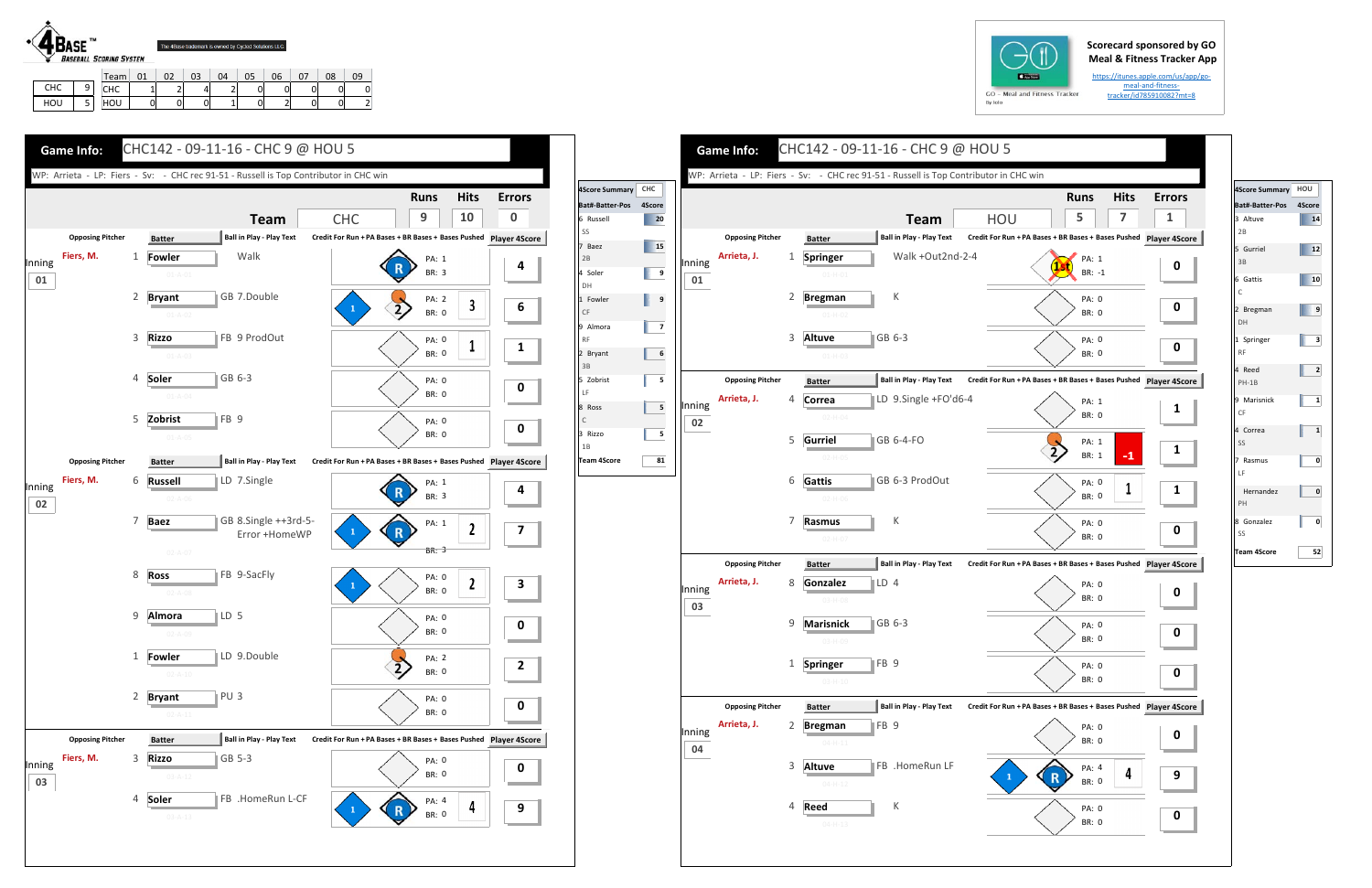## **Scorecard sponsored by GO Meal & Fitness Tracker App**

https://itunes.apple.com/us/app/go‐ meal‐and‐fitness‐ tracker/id785910082?mt=8